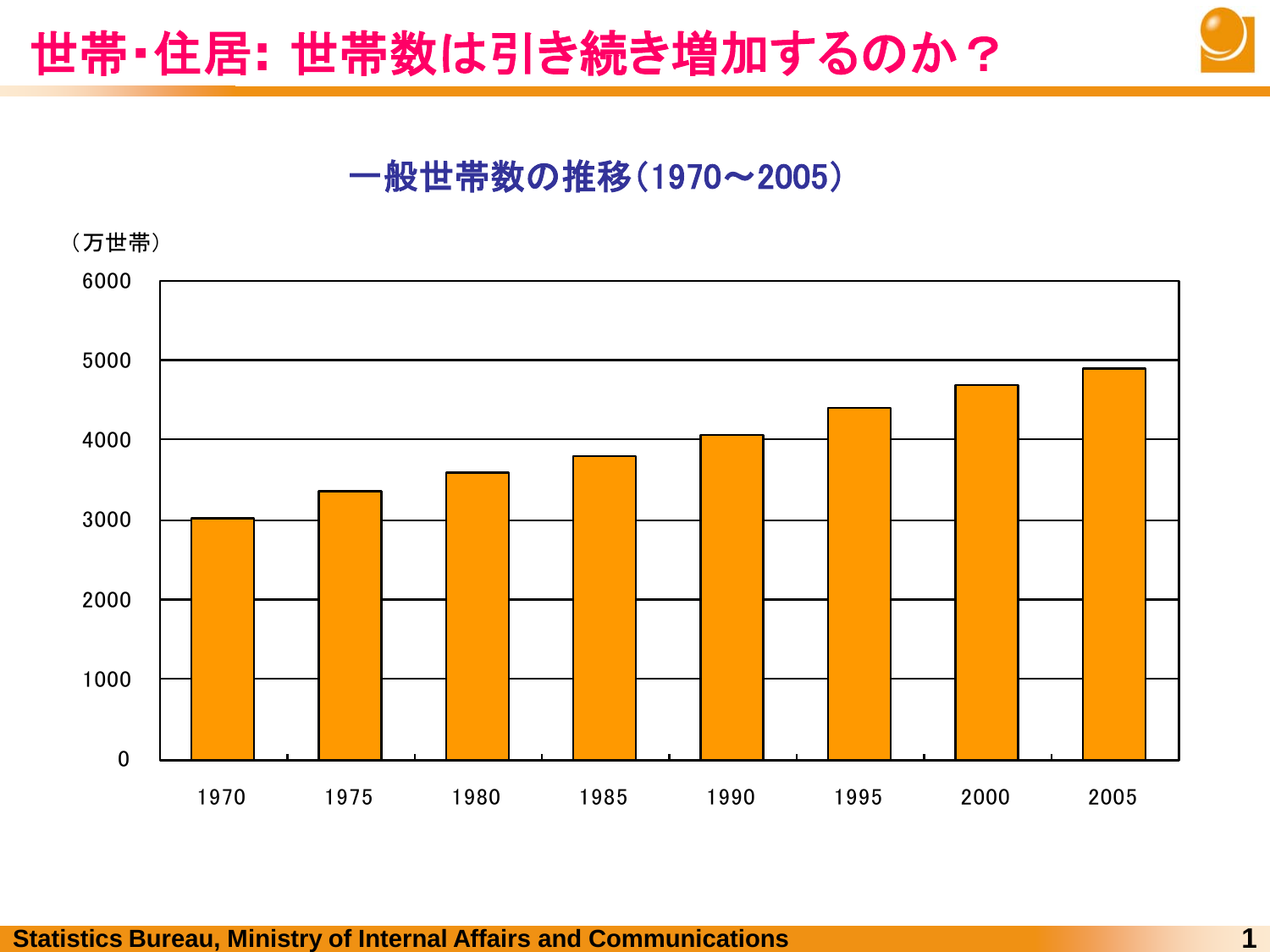世帯・住居**:** 世帯規模は、かつては4人、いまは1人



#### **Statistics Bureau, Ministry of Internal Affairs and Communications 2**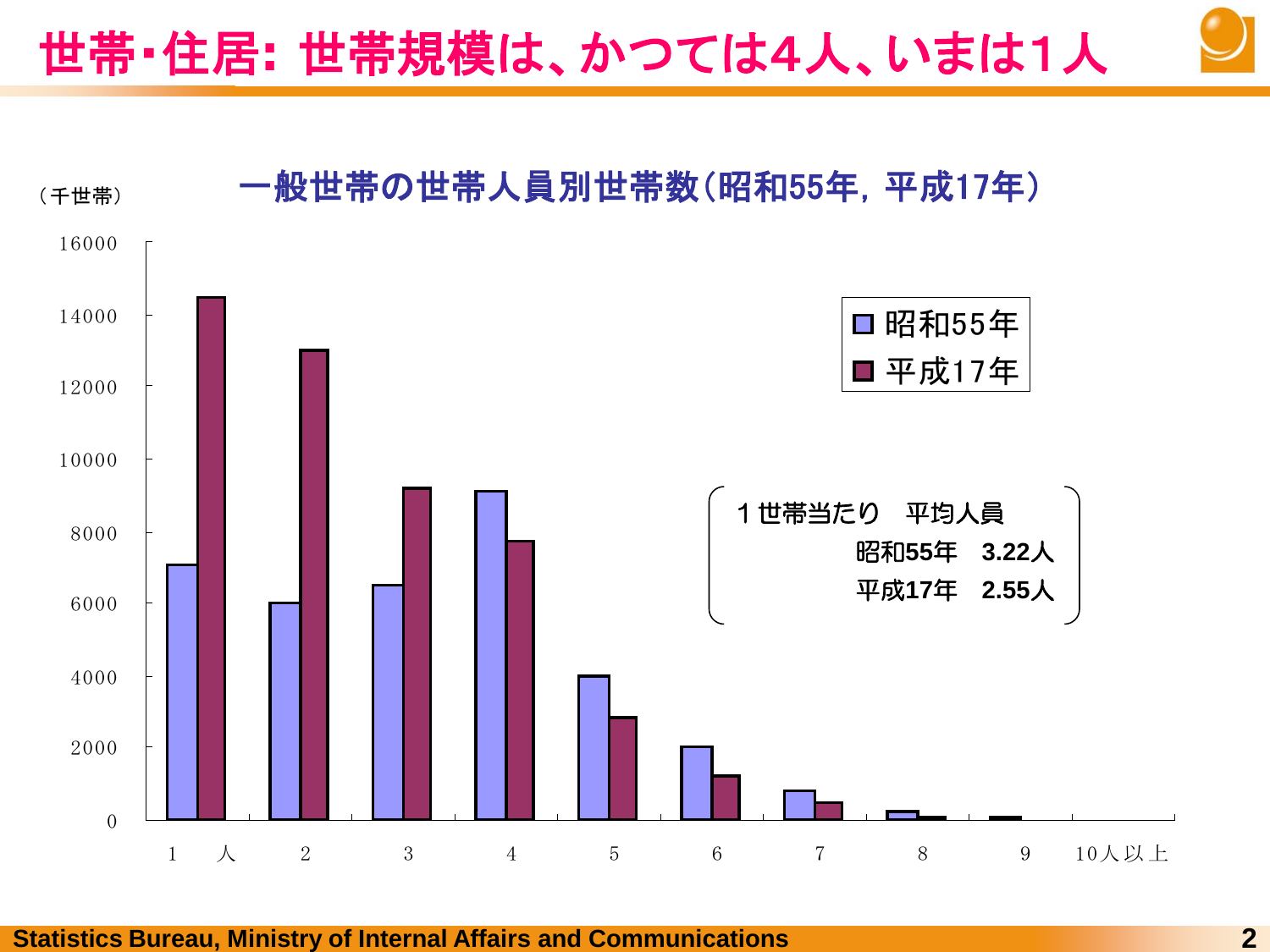

### 世帯の家族類型別世帯数の推移(昭和45年~平成17年)